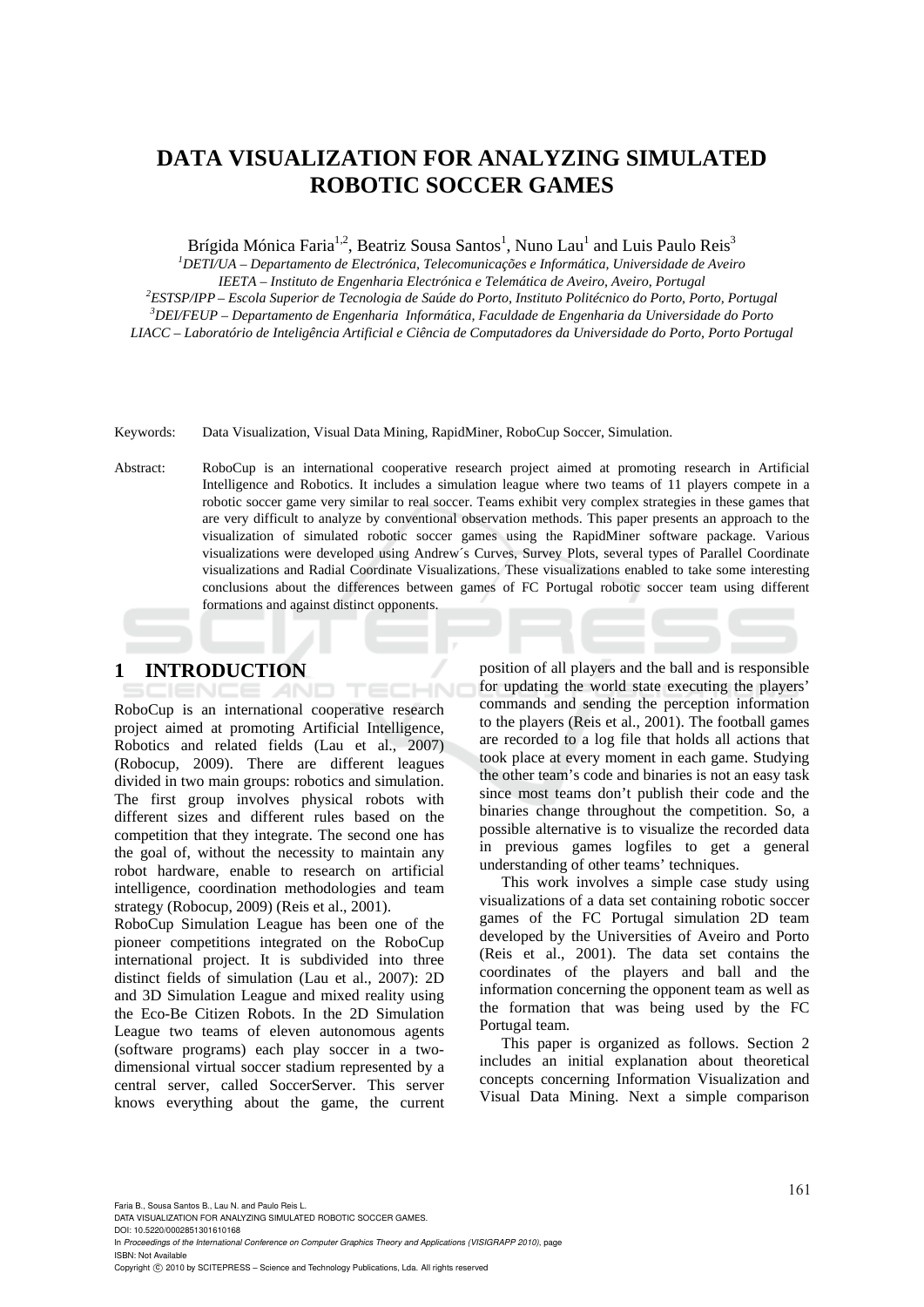study about some software available and more specialized for developing this kind of analysis is presented. The explanation is focused on the RapidMiner software (RapidMiner, 2009) since it is suitable for applying Data Mining techniques and to produce visualizations with multi-dimensional data. Finally, the experimental developments and results are presented along with some conclusions and future work.

### $\overline{2}$ **DATA VISUALIZATION**

The term visualization may serve several areas (Chen et al., 2008) with their own specificity. Data visualization, information visualization and visual data mining are some examples of fields intimately connected to the multidimensional data with high dimensionality (Keim, 2002). In fact, information visualization and visual data mining are areas of research that are gaining increasing attention due to the huge importance of extracting information of vast volumes of data produced everyday (Keim, 2002) (Card et al., 1999) and as stated by Edward Tufte (Tufte, 1983): "often the most effective way to describe, explore and summarize a set of numbers even a very large set  $-$  is to look at pictures of those numbers". More scientific research about data visualization and visual data mining has been published and can be found in (RapidMiner, 2009) (Hansen et al., 2005) (Tan et al., 2006) (Young et al., 2006) (Sebillo et al., 2008) (Rao et al., 2005).

Nowadays several simple functions for generating complex images from abstract data are available. The objective is to provide a way to understand and get insight into non trivial agglomeration of data (Rao et al., 2005). Therefore the main goal is to communicate information without discarding the design and simplicity of images (or animations) in order to produce and be able to extract the most significant knowledge.

The development concerning data visualization techniques is occurring in a very fast way in the last years. Some examples are the development of a variety of highly interactive computer systems, new paradigms of direct manipulation for visual data analysis such as linking, brushing, selection or focusing. New methods for visualizing high dimensional data and the invention of new graphical techniques for discrete and categorical data are other examples of the fast progress on this domain (Rao et al., 2005).

The advances in theoretical and technological infrastructure such large-scale software engineering, extensions of classical linear statistical modeling to wider domains, the increase of computer processing speed or even capacity and access to huge and variable data accelerate the advances in order to solve the new challenges.

Another goal of visualization is the interpretation of the visualized information by an individual and the creation of a mental model of information (Tan et al., 2006). Every day visual techniques such graphs and tables are used to display simple information like weather forecasts or sports results. With the same importance visual techniques represent an significant role in data mining and are usually known as Visual Data Mining.

### **VISUAL DATA MINING** 3

Using visualization techniques it is possible to absorb large amounts of visual information and find patterns in it. However, it is important to include the individuals in the data exploration process to draw conclusions and directly interact with the data (Keim et al., 2002). The definitions proposed for Visual Data Mining (Simoff et al., 2008) have in common that visual data mining relies on human visual processing channel and uses human cognition. However, there are some variations in the understanding of this concept. In fact, it is defended that "the objective of visual data mining is to help an individual to get a feeling for the data, to detect knowledge and to gain a deep visual understanding of the data set" (Simoff et al., 2008) or, as it is proposed by Niggemann (Simoff et al., 2008), that visual data mining is a visual presentation of the data close to the mental model.

Data visualizations can provide the verification of the initial hypotheses and may be accomplished by automatic techniques from statistics and machine learning. Nevertheless it is important to mention that using visual data exploration, allows identifying rather homogeneous and noisy data and, obviously, it is more intuitive and does not require understanding complex mathematical or statistical algorithms (Keim et al., 2002).

There are three phases (Keim et al., 2002) that should be followed to process visual data exploration according to Keim (Keim et al., 2002). First it is necessary to get an overview of the data to find patterns and outliers. Next it is important to zoom and filter the data. The final step consists in interactively selecting parts of data to be visualized in more details known as details-on-demand (Keim et al., 2002).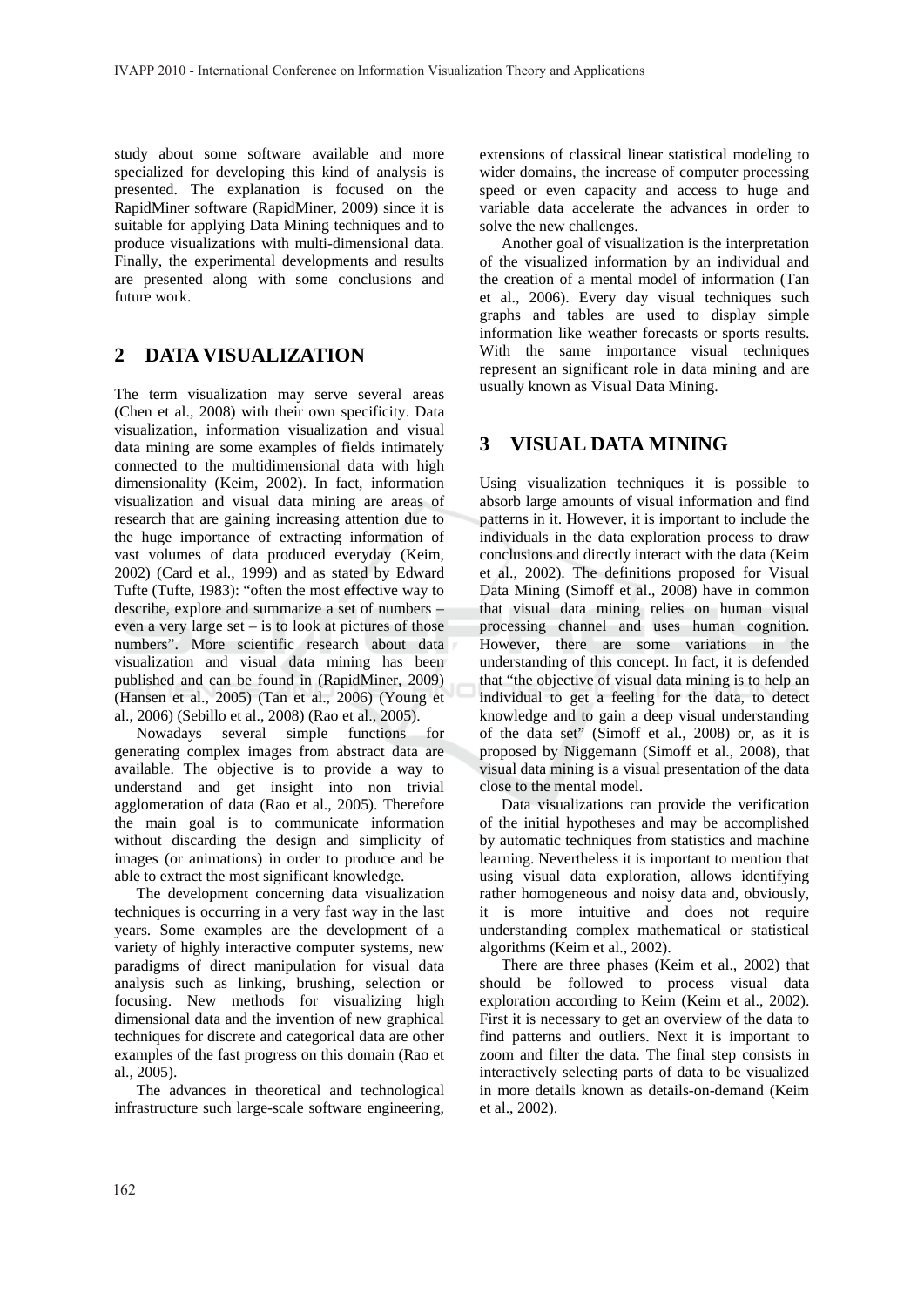The type of data to be visualized can be 1D (e.g. time-series); 2D (e.g. geographical maps); multidimensional data (e.g. relational tables); text and hypertext; hierarchies and graphs (e.g. telephone calls). Closely to the type of data are the visualization techniques used. The techniques can be classified as standard 2D/3D displays (e.g. scattered plots, histograms); geometrically transformed (e.g. parallel coordinates); icon-based display (e.g. Chernoff faces); dense pixel display and stacked displays (e.g. treemaps). More detailed explanations of these techniques can be found at (Chen et al., 2008) (Keim et al., 2002) (Hansen et al., 2005) (Young et al., 2006) (Ware et al., 2004) (Tan et al., 2006).

To implement Data Mining (DM) techniques there are several options (RapidMiner, 2009) (Eibe et al., 2002) (Miner3D, 2009) (Moebes, 2009), all incorporating some of the visual components previously described. In this work three software options were chosen for a comparative analysis:

- Weka (Eibe et al., 2002) for historical reasons since it is one of the oldest and one of the most used software in this field:
- 3D Miner is a data visualization software for multidimensional exploratory data analysis (Miner3D, 2009). Recently it has been receiving attention due to its capacity to support visual data analysis, visual data mining and visual creativity, speed and freedom to analyze and explore data;
- н. RapidMiner (RapidMiner, 2009) provides solutions for data mining, text mining and data analysis.

The choice of the RapidMiner software has to do with several points (RapidMiner, 2009). First the number of operators related with data mining and visual data is higher in this package than in the others, second its usability, since the data flow is always the same in a tree based structure. The treebased layout with a modular concept also enables breakpoints and re-using building blocks. Another important aspect is concerned with the efficiency because of the layered data view concept, many data transformations are performed at run-time instead of transforming the data and storing the transformed data set. The scalability of RapidMiner has improved and in the last versions algorithms were optimized for speed and the internal data handling of RapidMiner allows the application of a large amount of data mining and learning methods directly on an external database. The Weka toolkit is easy to integrate into other software products. However, to integrate different data mining processes into the same product based on Weka it is necessary to re-

transform the data. In RapidMiner the layered data views allow the integration of different lines of analysis into a single product without copying and re-transform repeatedly (RapidMiner, 2009). 3D Miner has developed the visualization structure for analyzing the data, however in RapidMiner visualization techniques for 1D, 2D and multivariate are also available and allow the best choice of visual data. Another aspect that separates these two software packages is that RapidMiner is Open Source and has a quick response for questions, since the Rapid-forum is maintained by several full members. On the other hand, 3D Miner provides information, demos, videos, support on the official web page, however it is not Open Source.

For the abovementioned reasons RapidMiner was chosen for this study.

### **EXPERIMENTAL TASKS**  $\boldsymbol{\Delta}$

This section describes the importance of the visualizations and the problem context. Therefore it establishes several steps to perform the data acquisition, visualization and a preliminary evaluation with the target users of the visualizations, as well as external experts in design and visual statistics.

# 4.1 Visualization and User's Objectives

Visualizing Robotic Soccer games and gathering adequate information from them is a key issue to the performance of a robotic soccer team. However, most of the information needed is not easy to gather or visualize from the games. The information gathered along in the games contains the coordinates of 22 players and the ball throughout time. Even simple information like the team formation (spatial distribution of the players of the team) is hidden in the data and some global analysis and visualization is needed in order to correctly detect it.

Although in the data used for developing the visualizations in this work, information regarding the team formation was manually added in the log files, in real games this information is not directly available in these log files. Thus, the formations must be inferred from the  $(x,y)$  coordinates of the opponent team players prior to using it in the team strategic decisions.

The users for visualizations of RoboCup simulated soccer games are mainly the team developers that need information about the opponent's teams in order to define their team strategy for a given game.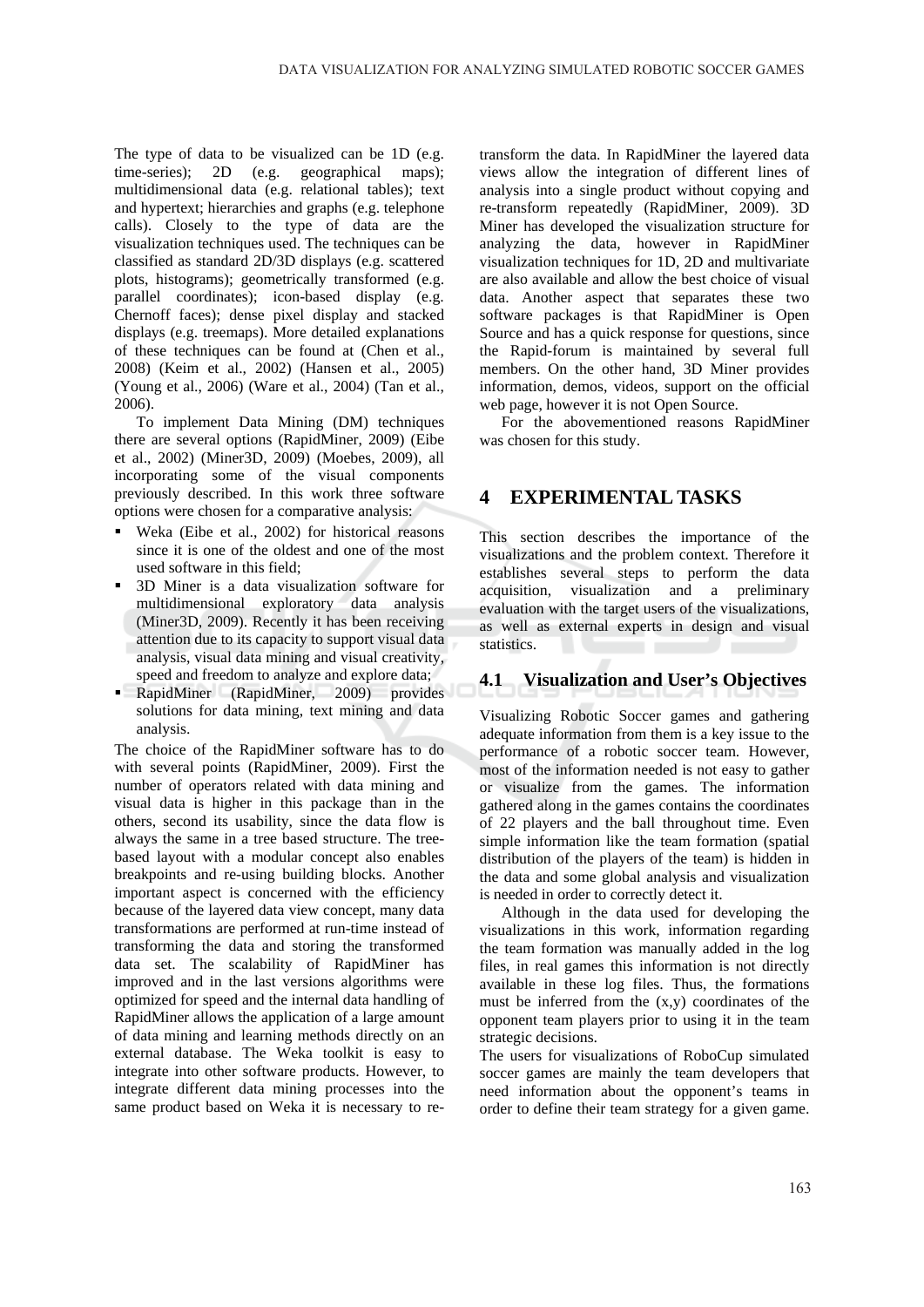Sometimes, very simple strategical decisions like playing in a  $4-3-3$  or  $4-4-2$  formation may be of crucial importance to win a given game.

SoccerMonitor (RoboCup, 2009) is an application that generates visual representations of the log files as can be seen in Figure 1. Although it provides information about all variables of each player, at every moment of a single game, it does not analyze or summarize the global motion of the players and the team. This motion reflects the group's strategy and coordination capacities. However, the software only gives consecutive snapshots of the positions of the players and ball at a given moment in time.



Figure 1: Frame of a game in Soccer Monitor.

The objective of this study is to generate visualizations that can gather information about the global motion of the FC Portugal team (RoboCup, 2009) (Reis et al., 2001) against different teams and with different formations.

#### $4.2$ **Data Set Description**

The dataset was constructed using the log files of a very basic version of FC Portugal team playing with three teams that historically participate in the Simulation League (Almeida, 2009): AT Humbolt (GermanTeam, 2009), Hellios and Brazil (Bahia, 2009). These teams were chosen since one of them is a very strong team (Hellios), other is a good team (AT Humboldt) and the other is a very weak team (Brazil). Thus, the games against these teams are very different from each other.

The dataset was produced with the x, y positions of eleven players of FC Portugal Team in six distinct games (two with each of the abovementioned teams) without dynamic positioning and role exchange for the players. The attributes are the positions and the class is the formation that the team was playing or the team against which FC Portugal Team was playing. The field coordinate x had the range [-52,5;52,5] and the coordinate y varies between [-34,0;34,0] (corresponding to a typical real soccer field of 105x68m).

The games were executed in Linux and the log files are converted in text files with a simple application getWState (Almeida, 2009) written in C++ for this

purpose. The information that can be extracted from the games are the position as well as velocity of the ball and the eleven players of the two teams and other particular characteristics such as stamina, kicks, head and body angles.

The final data set had the positions of the players, the position of the ball, the formation that the team was playing and the name of the opponent team. Thus the global data base has 24 numerical and continuous attributes  $(R^{24})$  and two nominal attributes. The nominal attributes are the team formation (10 formation options) and the name of the opponent team (3 opponent options in this data set). With this 26 attributes the visualizations can be perceived as a multivariate problem. Table 1 displays the possible formations that the team could play.

Table 1: Formations of FC Portugal Team.

| Classes   | One | Two   | Three | Four | Five |
|-----------|-----|-------|-------|------|------|
| Formation | 433 | 442   | 343   | 352  | 541  |
| Classes   | Six | Seven | Eight | Nine | Ten  |
| Formation | 532 | 361   | 451   | 334  | 325  |

#### **Visual Techniques** 4.3

RapidMiner incorporates several options for analyzing multivariate data. The first objective was to give a general view of the three games on the database and let three groups with different experience: RoboCup experts, designers and statisticians decide which of the visualizations better represent the data set. Five visualization methods were selected: Andrew's Curves (Hardle, 2007), the Survey Plot Parameter (Orange, 2009), two types of Parallel Coordinate Parameters (Young et al., 2006) and the RadViz (Hoffman, 1999).

Andrews' Curves. Andrews' Curves were first suggested in 1972 (Andrews, 1972) and the idea was mainly to code and represent multivariate data by curves. Each multivariate observation  $X_i = (x_{i1}, x_{i2},$  $..., x_{ip}$ ) is transformed in a curve using:

$$
f_1(t) = \sqrt{\frac{x_{11}}{\sqrt{2}} + x_{12} \sin(t) + x_{13} \cos(t) + ... + x_{1p-1} \sin(\frac{p-1}{2}t)} + x_{1p} \cos(\frac{p-1}{2}t) \text{ for } p \text{ odd}
$$
  

$$
\frac{x_{11}}{\sqrt{2}} + x_{12} \sin(t) + x_{13} \cos(t) + ... + x_{1p} \sin(\frac{p}{2}t) \text{ for } p \text{ even}
$$
 (1)

where the observation represents the coefficients of the Fourier series and  $(t \in [-\pi, \pi])$ .

The visualization of the database with distinct formations and with diverse opponents was produced and in Figure 2 it is possible to observe the Andrews' curves coloured by formation. The curves are different for each formation.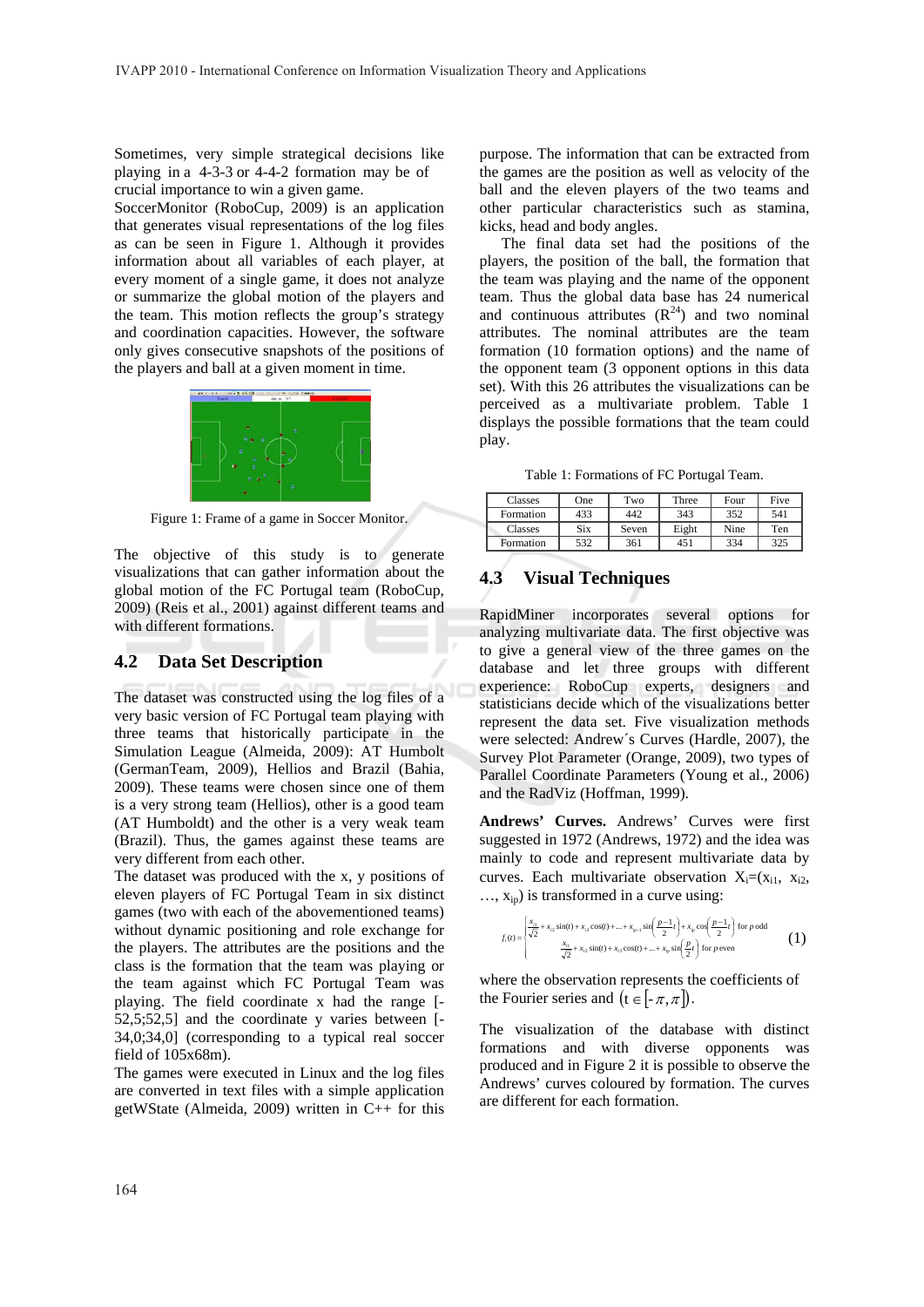

Figure 2: Andrews' Curves coloured by formations.

Survey Plot. The survey plot is a multi-attribute visualization technique that can help to find correlations between any two variables especially when the data is sorted according to a particular dimension (Orange, 2009). Each horizontal line in a plot corresponds to a particular data example. The data on a specific attribute is shown in a single column, where the length of the line corresponds to the dimensional value. When data includes a discrete or continuous class, the data examples are colored likewise (Orange, 2009). This diagram enables, naturally, to observe the different formations and the different opponents since they are depicted with different colours (Figure 3).



Figure 3: Survey Plot fragment with 3 distinct formations.

However, a more detailed analysis is necessary and certainly the opinion of the experts could help understand important spots in this kind of visualization.

Parallel Coordinates. Parallel coordinates (Tufte, 1983) (Hoffman, 1999) represent multidimensional data using lines and was first introduced by (Inselberg, 2009). A vertical line represents each attribute and the maximum and the minimum values of those attributes are usually scaled to the upper and lower points on these vertical lines. Therefore for representing a N-dimensional point N-1 lines are connected to each vertical line at appropriate value. Figure 4 represents the dataset using the formation information.

An alternative for this kind of visualization is also available in RapidMiner and is called a deviation plot were the examples are not so marked as in these two previous visualizations. The plots for formations and games may be observed in Figure 5 and 6.



Figure 4: Parallel coordinates plot with formations.



Figure 5: Parallel coordinates plot (Deviation)-formations.



Figure 6: Parallel coordinates plot (Deviation) - teams.

It is interesting to see on this diagram that the x coordinates of the team players in games against Hellios (green line) are lower than the x coordinates of the games against the other teams. Also the x coordinates of the players in games against Brasil (red line) are higher than in the other games, indicating that the FC Portugal Team attacked more on the games against this team.

Radial Coordinate Visualization (RadViz). Radial Coordinate Visualization (Andrews, 1972) is an Ndimensional radial visualization in which N lines originate radially from the center of the circle and terminate at the perimeter where the points called Dimensional Anchors (DA) are. One end of a spring is attached to each DA and the other end of each spring is attached to a data point. The visualized attributes correspond to points equidistantly distributed along the circumference of the circle. The spring constant has the value of the i-th coordinate of the data point and each point is then displayed at the position that produces a spring force sum of zero. The attribute with larger magnitude than the others will dominate the spring visualization. Therefore this approach maps a set of N-dimensional points into a 2D space.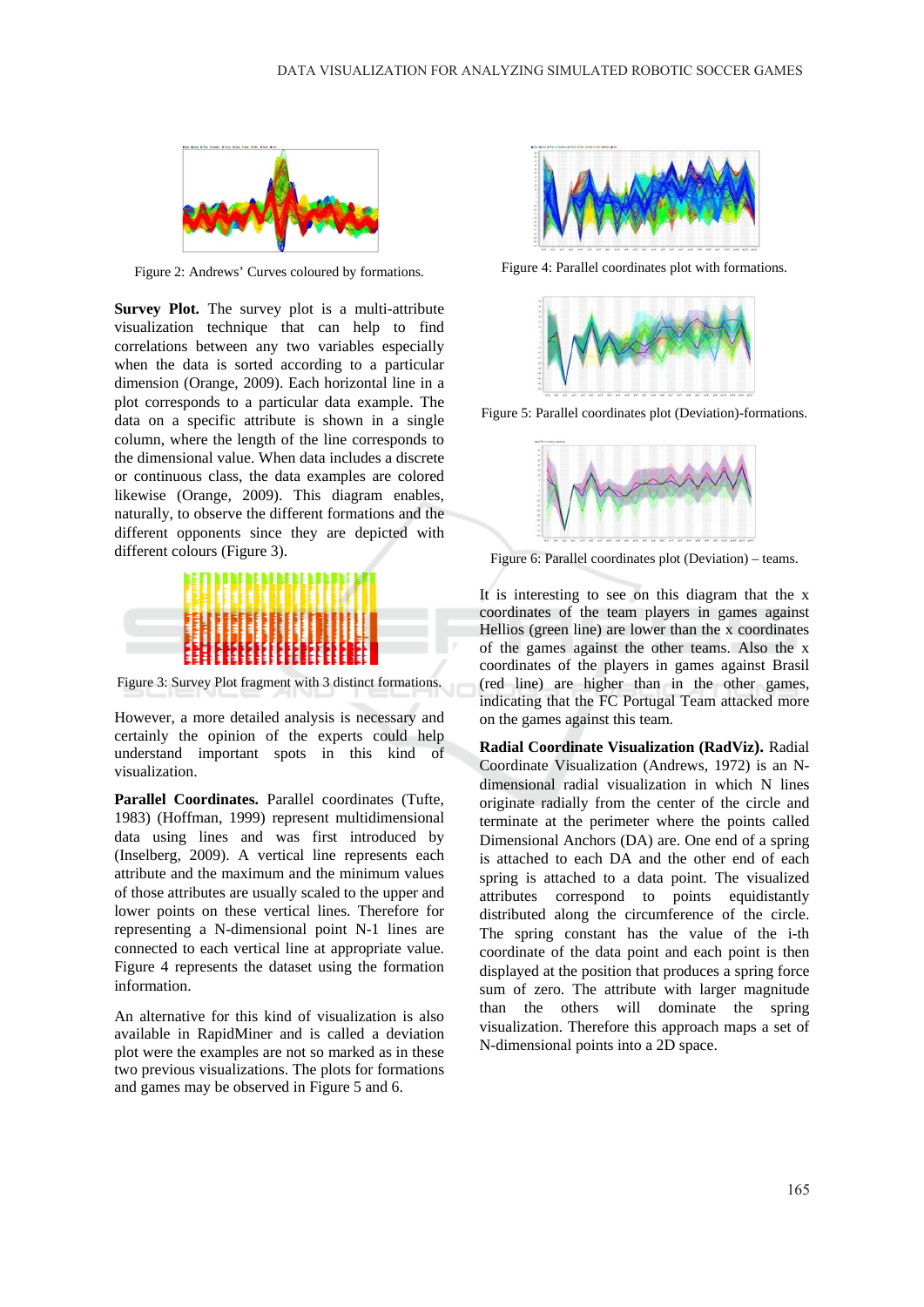

Figure 7: RadViz with teams.

Some characteristics of this kind of visualizations are described at (Andrews, 1972) and can be summarized as: points with equal values, after normalization, lie on the center; points with similar dimensional values, whose dimensions are opposite to each other on the circle lie near the center; points which have one or two coordinate values greater than the others lie closer to the dimensional anchors of those dimensions; the position of a point depends on the layout of a particular dimensions around the circle. Figure 7 show the RadViz by opponent teams.

#### $4.4$ **Results' Evaluation**

Visualizations were performed using RapidMiner [5] in a Pentium dual-core processor T2330 (1.60 GHz, 533 MHz FSB L2 Cache) and 2 GB DDR2.

The first preliminary evaluation of the visualization were performed with the help of personal interviews/inquiries to three groups of individuals: the first group was constituted by four experts on simulated robotic football; the second included seven teachers of Statistics of Escola Superior de Tecnologia de Saúde do Porto and the third was formed by two web designers.

The questions that were asked had to do with: Q1) which visualization conveys more information; Q2) which visualization shows more intuitively the differences of formations and opponents; and the third point was O3) the evaluation on an esthetics' point of view. The answers were analyzed by a voting system inspired in Borda Count (Taylor et al., 1996). The Borda count determines the winner of a preference by giving, in this case, each visualization a certain number of points corresponding to the position in which it is ranked by each voter. Once all votes have been counted the visualization with fewer points is the winner. Sometimes the broadly acceptable visualization is chosen, rather than those preferred by the majority.

Concerning the results obtained for question Q1 users think that Deviation and Parallel visualizations are the ones that convey more information. Andrew's curves are believed to convey less

information (although some statisticians disagree on this result). For question Q2, most users believe that Deviations are the visualizations enabling to better see the differences between formations and opponents. Concerning aesthetics  $\alpha$ the visualizations it is interesting to see that RadViz and Andrew's Curves were preferred, although most of the experts and designers didn't like the latter.

Visualizations are very important tools to understand patterns in data, although the advices given by Keim (Keim, 2002) concerning zooming and filtering the data must be followed. Moreover, parts of the data should also be interactively selected to be visualized in more detail. To perform this kind of analysis two experts contributed with their specific domain knowledge.

Figure 8 shows a display of the x positions of players 2, 7 and 10 of the team (defender, midfielder and attacker of the right wing of the team) depending on the x coordinate of the ball. It is interesting to see that there is a strong correlation of the positions of the players with respect to the ball. However, there are several deviations that are higher in the attacker player (red in figure 9). These deviations correspond to active situations in which a player has control of the ball and thus abandons his formation position, for example dribbling the ball towards an empty space. Other deviations, corresponding to vertical lines in the figure, are caused by playoff situations like throw-ins. In these situations, the ball is stopped but players move towards their playoff positions for that situation. This is more evident for player 2 (defender represented in blue) that sometimes goes to the attacking field in order to perform a thrown in

Figure 9 shows a display of the team attacking players y coordinates in a 4-3-3 formation (players) 9, 10 and 11) depending on the ball y coordinate. It is interesting to see that the y coordinates of the players vary with the ball y coordinate. However, the correlation seems higher for player 9 (the central attacker).



Figure 8: Scatter Plot with right wing x coordinates.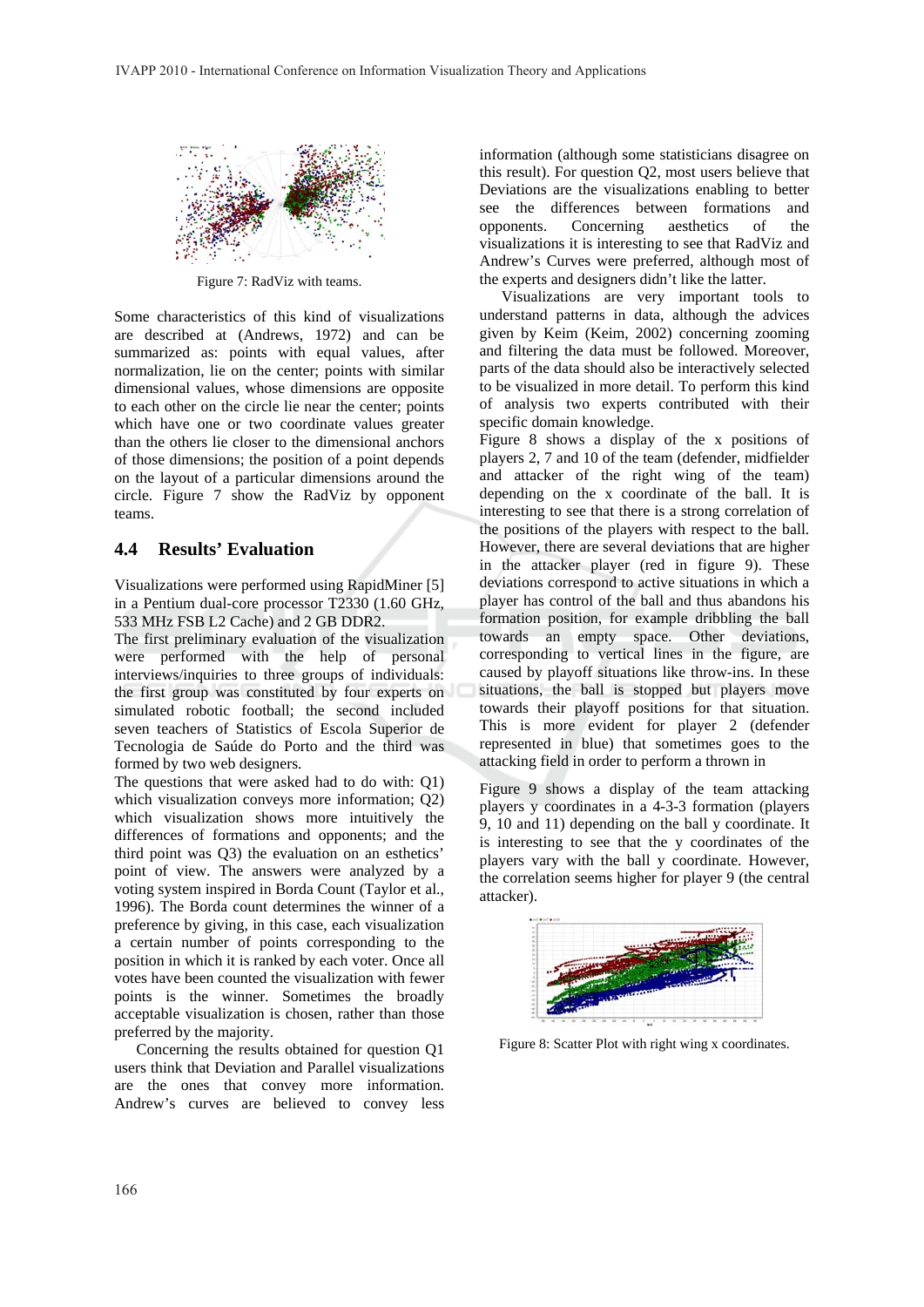

Figure 9: Scatter Plot with team attackers y coordinates.

This is due to the fact that the winger players are more often in active play than the central forward. Thus, their y positions change in a less correlated way with the ball y position.



Figure 10: Andrew's Curve for formation One.

Figure 10 shows an Andrews' curve for formation One with colour depending on the opponent. An interesting result is that the game against Brasil (displayed in Red) is a lot different than the other two games. The justification is that in this game, FC Portugal Team was always attacking with the ball controlled by its players while the other games were not so unbalanced.

Figure 11 shows a Parallel Curve for the x coordinate of the ball and players of formation One depending on the opponent. The diagram enables to see that in the games against Hellios (displayed in green) the team had a lot more defensive positions while in the game against Brasil the positions were a lot more offensive.

Figure 12 shows a RadViz of the right wing players (2, 7 and 10) for FC Portugal Team, in formation One against the three distinct opponents (identified by colors). It is interesting to see that in the games against Brazil (represented in red) players 7 and 10 (midfielder and attacker) have equal weight during the game, while player 2 has a very low weight. In the games against Hellios (green points) player 2 (defender) has greater weight attracting most of the points, while the weight of player 10 is very reduced.

Figure 13 enables to take the same conclusions showing that the points are attracted towards the attacking side (left side of the image) for the games against Brasil and towards the defender players (right side of the image) against Hellios.



Figure 11: Parallel Curve for formation One.



Figure 12: RadViz with right wing players.



Figure 13: RadViz with defending and attacking players.

Another important issue is the problem of colour, since most visualizations use different colours to separate the cases by classes. So, and since one of the members of the group of experts is colour blind, he was truly helpful to understand which visualizations are more easily readable by colour blind people. By using the filter available in (Dougherty et al., 2009) the images were transformed in PhotoShop (Adobe et al., 2009) into images that let us perceived how a colour blind sees. Those images are represented in the annex. By analyzing them it is very interesting to conclude that most of the default colours used by Rapid Miner are almost indistinguishable for colour blind people.

### **CONCLUSIONS** 5

Several visualizations for robotic soccer games were created, using Andrew's Curves, Survey Plot, two types of Parallel Coordinate and Radial Coordinate Visualizations. These visualizations allowed some interesting conclusions concerning the differences among games of FC Portugal Team using different formations and against distinct opponents. The visualizations were developed using the freely available RapidMiner software package. Although